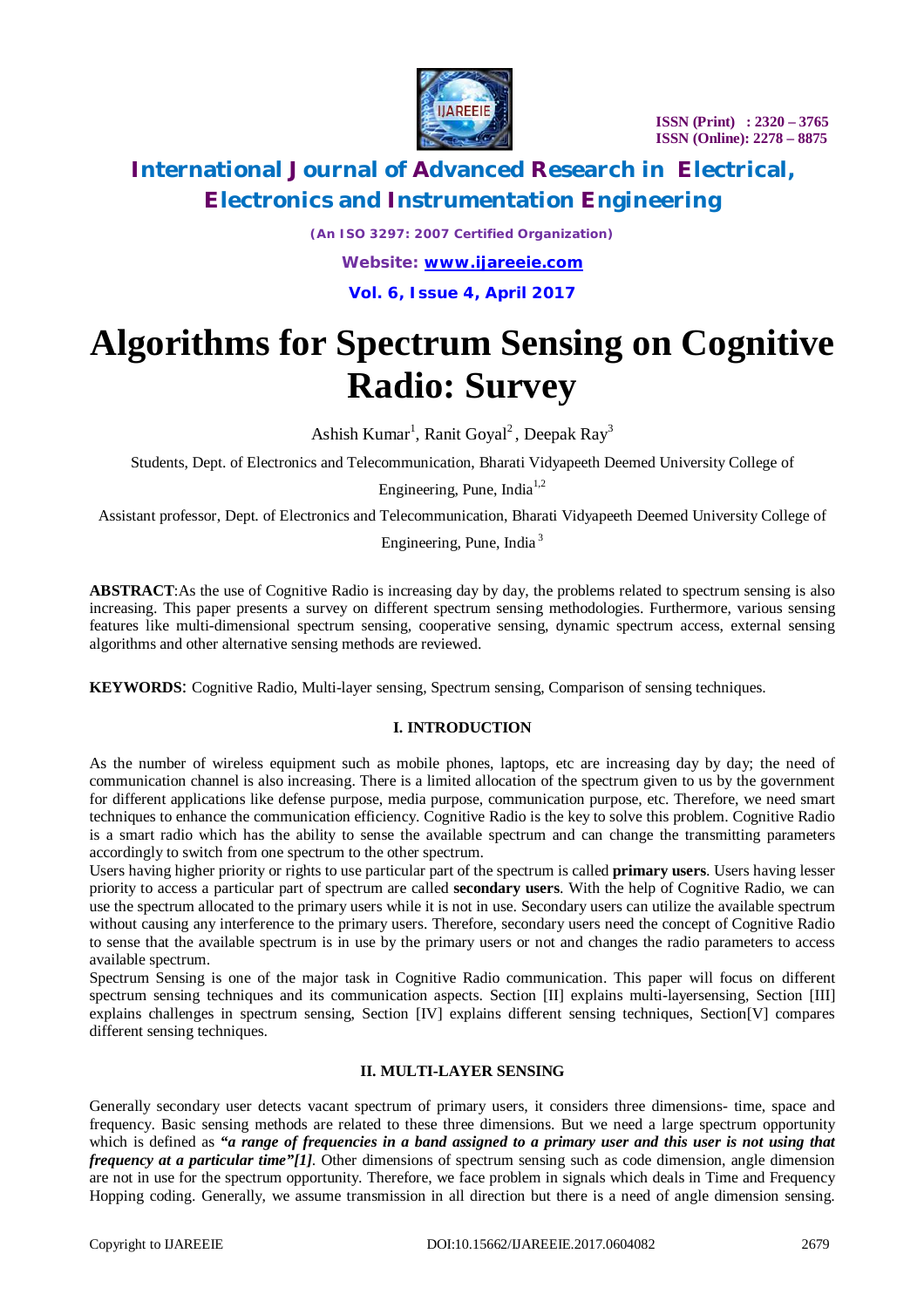

*(An ISO 3297: 2007 Certified Organization)*

### *Website: [www.ijareeie.com](http://www.ijareeie.com)*

### **Vol. 6, Issue 4, April 2017**

Invention of Multi-Antenna also introduced different dimensions for sensing for example time division, frequency division and formation of various beams. With the help of these dimensions, sensing of only frequency spectrum is not sufficient. So the radio space can be defined as *"a space which is occupied by various radio signals, including various dimensions of angle of arrival, time, frequency, location." [2][3].*This space can be called by various names such as hyperspace, electro space, transmission hyperspace, radio spectrum space. Its main use is to present the way the radio environment is shared among multiple systems.

### **III.OBSTACLES IN SENSING**

First we will discuss major obstacles in spectrum sensing and further different sensing techniques used in cognitive radio.

- Obstacle in Hardware.
- Security of primary user obstacle.
- Sensing of primary user's spectrum.
- Time period and Frequency of detection.

#### **IV.SPECTRUM SENSING METHODS**

Spectrum sensing is the backbone for the cognition process. There are large number of methods which are used for spectrum sensing. Here, some of the most popular spectrum sensing techniques are explained.

### **1.Detection based on energy:**

This sensing is more generic as knowledge on the primary user's signal is not needed by the receiver. To detect the signal, the comparison of the output of the energy detector and threshold which depends on the noise floor is done [64]. This technique faced some common problem such as level of noise floor, threshold level for primary users, ability to detect interference for noise and primary users. In addition, if we consider low signal to noise ratio, then performance of this technique is poor.

Let's assume this as a simple form of received signals

 $Z(n)=X(n) + W(n)$  - (i)

Where,  $X(n)$  is actual signal going to detect and  $W(n)$  is AWGN.

If  $X(n)=0$ , it means primary user is not using a particular spectrum which will be utilized by the secondary user. Energy of the received signal

N

 $n=0$ 

$$
Z = \sum |(n)|^2
$$
 - (ii)

This equation is also called decision matrix. So, the energy level Z will be compared with the noise threshold  $\gamma$  n. This noise is fix.

So, they use two cases:-  $H_0$ :  $Z(n) = W(n)$  (A)  $H_1 : Z(n) + W(n)$  -(B)

 In case A where the primary user is not present while in case B primary user is present.For detection of availability of a signal there are two probability  $P_d$  and Pf, which are probability of detection of a signal when it is actually present, is separated by  $P_d$  and probability of detection of signal when it is not present is called false alarm, is separated by  $P_F$ . It can be expressed as

 $P_D = P_R(Z > \gamma_N / H_1)$  -(iii)  $P_F = P_R(Z > \gamma_N / H_0)$  -(iv)

So factor  $P_F$  play an important role in energy detection technique. Therefore, underutilization of the available spectrum can be prevented by maintaining the value of  $P_F$  as small as possible.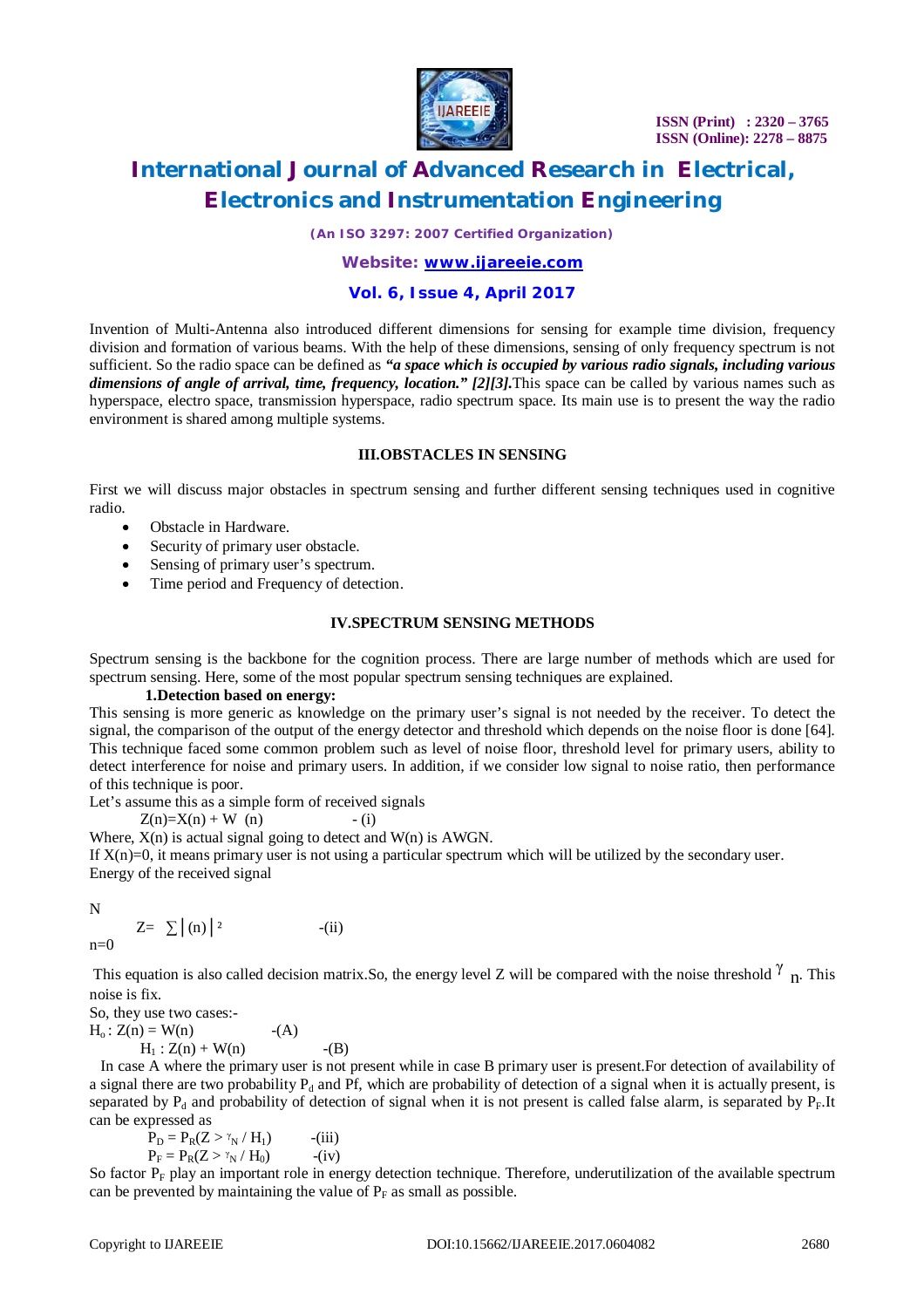

*(An ISO 3297: 2007 Certified Organization)*

*Website: [www.ijareeie.com](http://www.ijareeie.com)*

**Vol. 6, Issue 4, April 2017**



SNR also affect the performance of the energy detection technique. Figure shows the energy based spectrum sensing under different signal to noise ratio.

### **2.Waveform based sensing**:

To assist synchronization the known patterns are usually utilized by wireless devices. Midambles, preambles, spreading sequences etc are some examples of these patterns. A midamble is transmitted in the middle of a burst or a slot while a preamble is transmitted before a burst or a slot. By correlation of the received signal with a known copy of itself, sensing can be done in the presence of a known pattern. This method is used by the systems with known patterns of signal which is called coherent sensing. In reliability and convergence time, coherent sensing performs extraordinary compared to energy detector based sensing. The known signals pattern's length increases with the increase in performance of sensing of algorithm.

### **3.R-I based sensing:**

A full knowledge of characteristics of spectrum can be found by the identification of transmission technologies used by primary users. This enables cognitive radio with more accuracy as well as more knowledge of dimensions [59]. For example, the Bluetooth signal was identified as a primary user's technology. As Bluetooth's range is 10 meters, extraction of some useful information in space dimension can be done by Cognitive Radio. Also in some applications, cognitive radio wants to communicate with the identified communication systems. Classification and extraction techniques are mainly used which is based on European transparent ubiquitous terminal (TRUST) project for Radio-Identification [86]. The two tasks which are mainly used: Initial mode identification (IMI) and Alternative mode monitoring (AMM). In IMI, a possible transmission mode is searched by cognitive radio. In AMM, the main task is to monitor other modes while the cognitive radio is busy with communicating to other mode.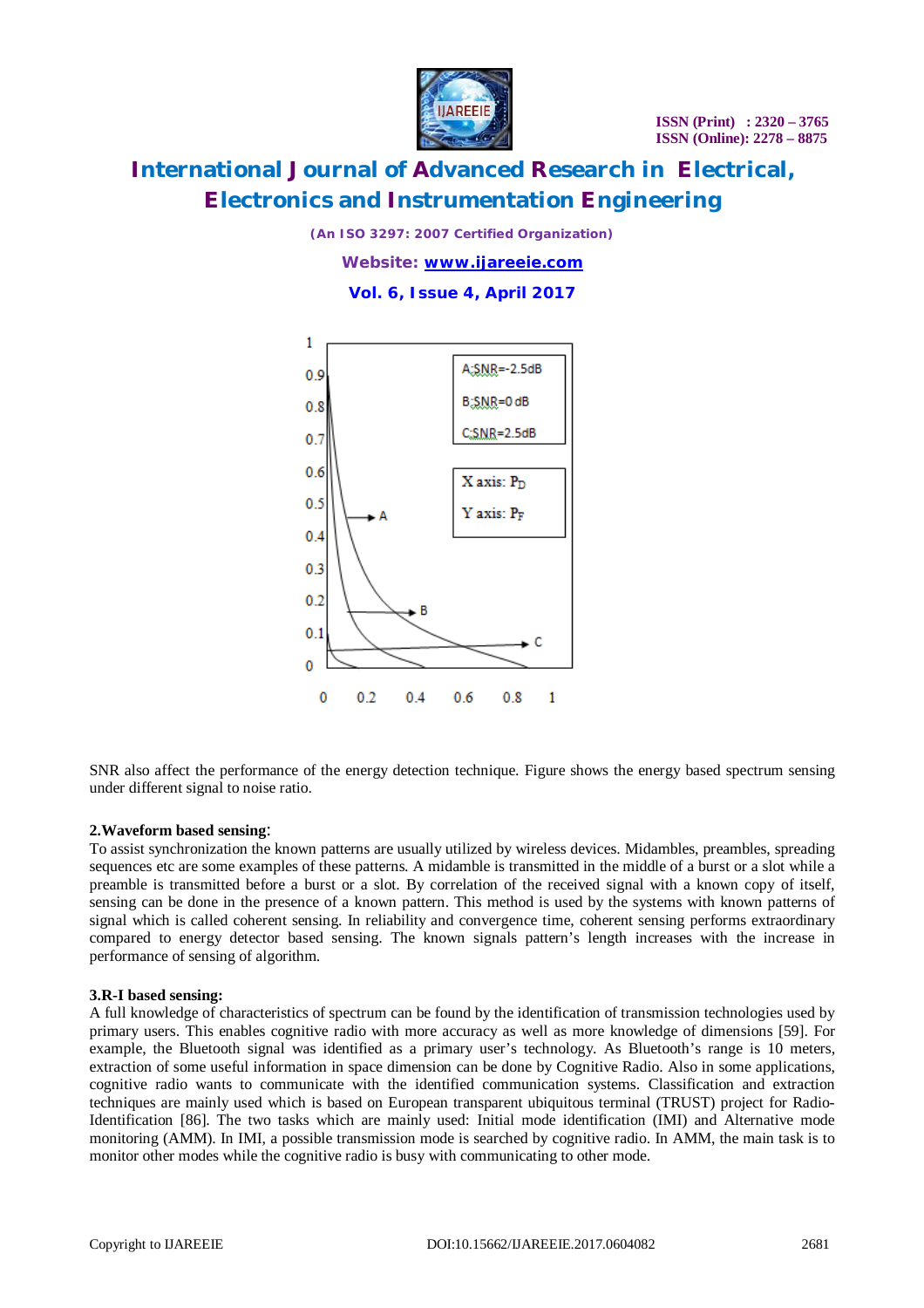

**ISSN (Print) : 2320 – 3765 ISSN (Online): 2278 – 8875**

# **International Journal of Advanced Research in Electrical, Electronics and Instrumentation Engineering**

*(An ISO 3297: 2007 Certified Organization)*

### *Website: [www.ijareeie.com](http://www.ijareeie.com)*

### **Vol. 6, Issue 4, April 2017**

#### **4.Match-Filter sensing:**

It is known for the ultimate method for detecting primary users when the transmitted signal is known [91]. Its advantage is that it achieves a certain level of probability of false alarm in a very short span of time [92]. As growth O(1/SNR) of required number of samples is critically low for the target probability of false alarm [92]. For demodulation of received signals cognitive radio is needed by the matched-filtering sensing. Hence, the requirement of perfect knowledge of the signaling features of the primary users is must. These features consists of frame format, operating frequency, bandwidth and modulation type. As the requirement of receivers for all the signal types is needed by the cognitive radio, the complexity for implementation of sensing unit is large [26]. Its main disadvantage is its large power consumption.

#### **5.Cyclostationary:**

Detection of primary user transmissions by exploiting the cyclostationarity features of the received signals is called cyclostationary detection or sensing. It is caused by the periodicity in signals as well as in its statistics like mean or autocorrelation. Cyclic correlation function is used for detection of signals instead of power spectral density. Algorithms based on cyclostationary detection can differentiate noise from primary user's signals. Also cyclostationary can be used to distinguish primary users and different types of transmissions.

#### **V.COMPARISON OF SENSING TECHNIQUES**

Comparison of different spectrum sensing methods is shown in the figure. Preface of all the methods are limited according to their algorithm and application.



y axis: Complexity.

.